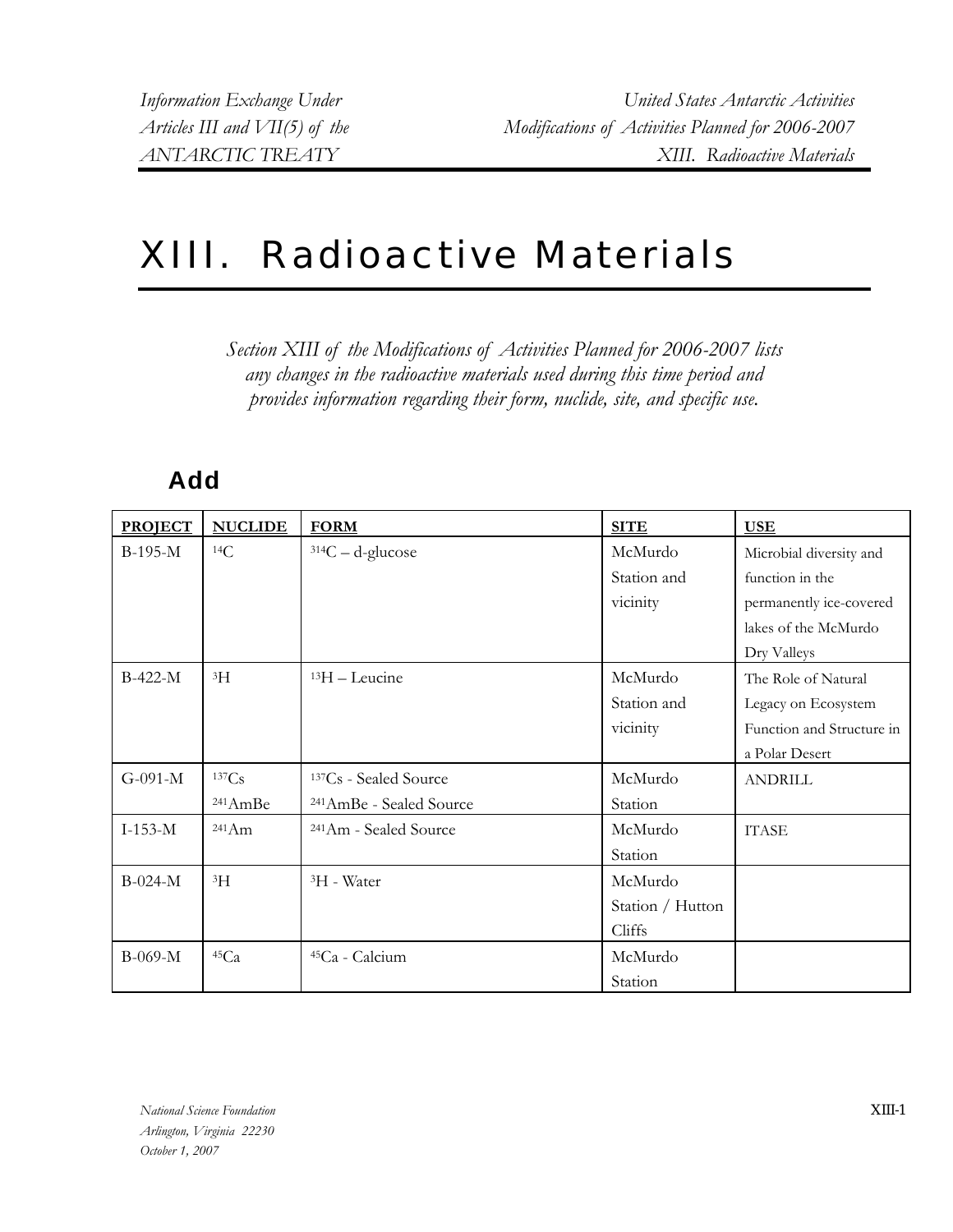*Information Exchange Under United States Antarctic Activities Articles III and VII(5) of the Modifications of Activities Planned for 2006-2007 ANTARCTIC TREATY XIII. Radioactive Materials* 

## **Delete**

| <b>PROJECT</b> | <b>NUCLIDE</b> | <b>FORM</b>                          | <b>SITE</b> | <b>USE</b>                |
|----------------|----------------|--------------------------------------|-------------|---------------------------|
| B-195-M        | ${}^{3}H$      | ${}^{3}H$ – Thymidine                | McMurdo     | Microbial diversity and   |
|                | 14C            | $14C -$ Acetate                      | Station and | function in the           |
|                |                | $14C - Methylamine$                  | vicinity    | permanently ice-covered   |
|                |                |                                      |             | lakes of the McMurdo      |
|                |                |                                      |             | Dry Valleys               |
| B-422-M        | 14C            | $114C - Toluene$                     | McMurdo     | The Role of Natural       |
|                |                |                                      | Station and | Legacy on Ecosystem       |
|                |                |                                      | vicinity    | Function and Structure in |
|                |                |                                      |             | a Polar Desert            |
| $A-143-M$      | 137Cs          | $137Cs - Scaled source$              | McMurdo     | Advanced Thin             |
|                | 241Am          | <sup>241</sup> Am - Sealed source    | Station and | Ionization Calorimeter    |
|                |                |                                      | vicinity    | (ATIC)                    |
|                |                |                                      |             |                           |
| $B-134-M$      | 35S            | 35S - Amino acid methianine/cysteine | McMurdo     | Towards an                |
|                | 14C            | $14C - Methylated$ proteins          | Station and | understanding of protein  |
|                |                |                                      | vicinity    | homeostasis in cold-      |
|                |                |                                      |             | adapted Antarctic fish    |
|                |                |                                      |             |                           |
| $B-006-M$      | 14C            | $14C -$ Alanine                      | McMurdo     | Energetics of protein     |
|                |                | $14C - Amino acid mix$               | Station and | metabolism during         |
|                |                | ${}^{14}C - ATP$                     | vicinity    | development of Antarctic  |
|                |                | $14C - Leucine$                      |             | echinoderms               |
|                |                | $14C$ – Sodium bicarbonate           |             |                           |
|                | $\rm{^{3}H}$   | ${}^{3}H-Lysine$                     |             |                           |
|                |                | ${}^{3}H-U$ ridine                   |             |                           |
|                |                | $3H - UTP$                           |             |                           |
|                |                |                                      |             |                           |